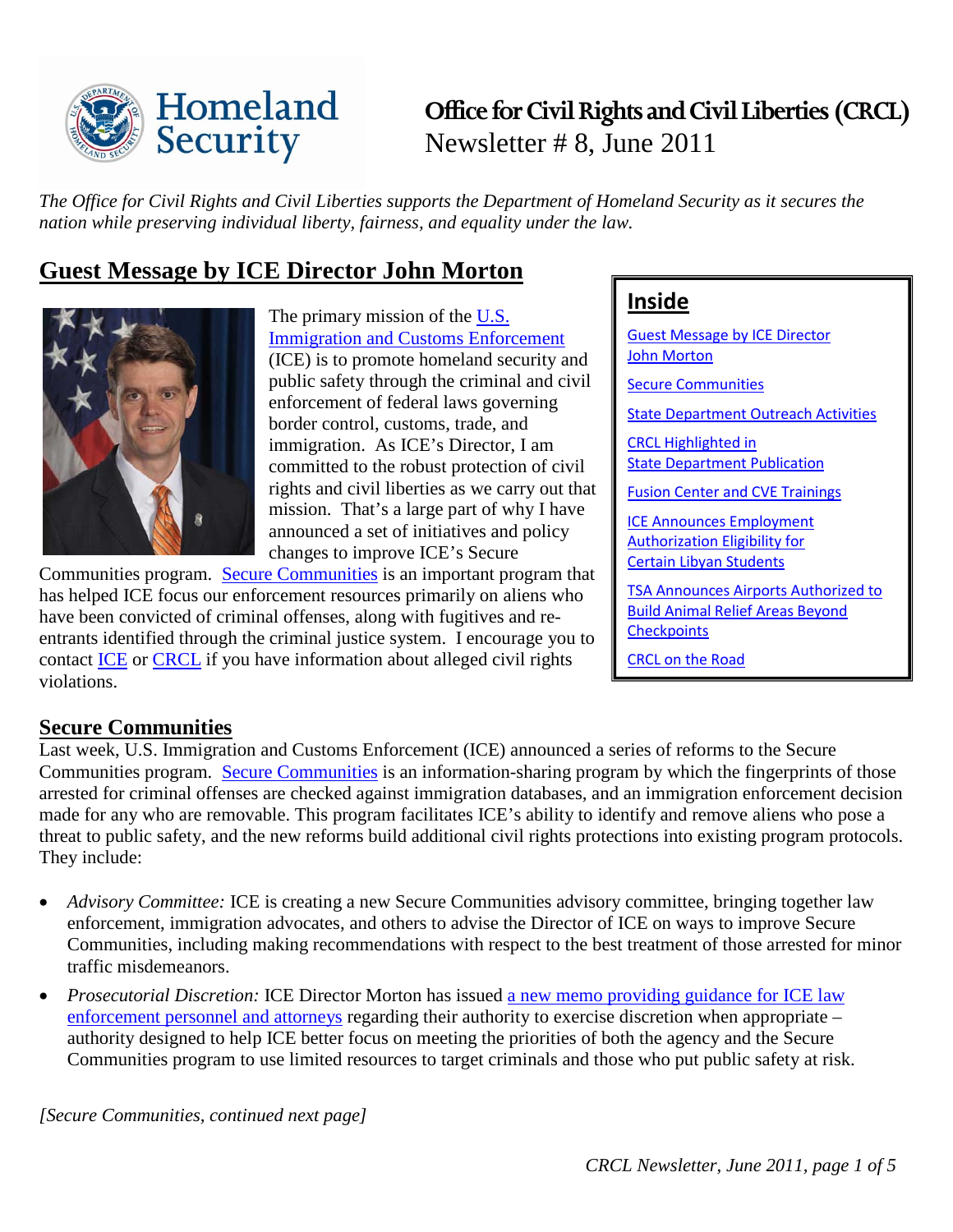- *Protecting Victims & Witnesses of Crimes:* At the direction of Secretary of Homeland Security Janet Napolitano, ICE, in consultation with CRCL, has developed a new policy specifically to protect victims of domestic violence
- [and other crimes](http://www.ice.gov/doclib/secure-communities/pdf/domestic-violence.pdf) and to ensure these crimes continue to be reported and prosecuted. This policy directs ICE officers to exercise appropriate discretion to ensure victims and witnesses to crimes are not penalized by removal. ICE is also working to develop additional tools that will help identify people who may be a victim, witness, or member of a vulnerable class so officers can exercise appropriate discretion.
- *Training:* ICE and CRCL have developed a new training program for state and local law enforcement agencies to provide more



information for state and local law enforcement about how Secure Communities works and how it relates to laws governing civil rights. [The first set of training materials can be accessed](http://www.ice.gov/secure_communities/crcl.htm) here.

- *Detainer Policy:* ICE has [revised the detainer form](http://www.ice.gov/doclib/secure-communities/pdf/immigration-detainer-form.pdf) ICE sends to local jurisdictions to emphasize the longstanding guidance that state and local authorities are not to detain an individual for more than 48 hours. The form also requires local law enforcement to provide arrestees with a copy (with relevant notices provided in multiple languages), which has a number to call if they believe their civil rights have been violated.
- *Statistical Oversight*: With the help of an expert statistician, ICE and CRCL have created an ongoing quarterly [statistical](http://www.ice.gov/doclib/secure-communities/pdf/statisticalmonitoring.pdf) review of the program to examine data for each jurisdiction where Secure Communities is activated to identify any indications of potentially improper use of the program. Statistical outliers in local jurisdictions will be subject to an in-depth analysis and DHS and ICE will take appropriate steps to resolve any civil rights issues.
- *Civil rights complaints*: ICE and CRCL have created a [new complaint system](http://www.ice.gov/doclib/secure-communities/pdf/complaintprotocol.pdf) whereby individuals or organizations who believe civil rights violations connected to Secure Communities have occurred can file a [complaint.](http://www.dhs.gov/xabout/structure/gc_1273526572731.shtm#1) DHS and ICE take allegations of racial profiling and other complaints relating to civil rights and civil liberties violations very seriously. Formal allegations are referred to CRCL, which is tasked with guarding against violations in DHS programs (view the [Civil Rights and Civil Liberties Complaint Form in English](http://www.ice.gov/doclib/secure-communities/pdf/crcl-complaint-submission-form-english.pdf) and [Spanish](http://www.ice.gov/doclib/secure-communities/pdf/crcl-complaint-form-spanish.pdf) and in [seven other languages\)](http://www.dhs.gov/xabout/structure/gc_1273526572731.shtm#1). Visit CRCL's [complaint intake website](http://www.dhs.gov/xabout/structure/gc_1273526572731.shtm) for more information about reporting allegations of racial profiling, due process violations, or other possible violations of civil rights or civil liberties related to Secure Communities.

### <span id="page-1-0"></span>**CRCL Participates in State Department Outreach Activities**

Over the last several weeks, CRCL has participated in several outreach and training activities in coordination with the Department of State. In May, CRCL provided subject matter expertise in a pilot course for State Department Foreign Service Officers entitled "Countering Violent Extremism: Building a Community-based Approach." During the training, CRCL provided an overview of grassroots efforts to counter violent extremism, increase cultural awareness, and build and sustain community outreach programs.

Later in May, the Department of State also organized a visit with senior law enforcement officials from Pakistan through of the International Visitor Leadership Program. During the meeting, CRCL discussed DHS and other federal government community policing models that leverage cooperative efforts between law enforcement and citizens to protect communities from crime; collaboration and information sharing among law enforcement at border regions; and approaches to conflict resolution, mediation, and human rights issues for law enforcement.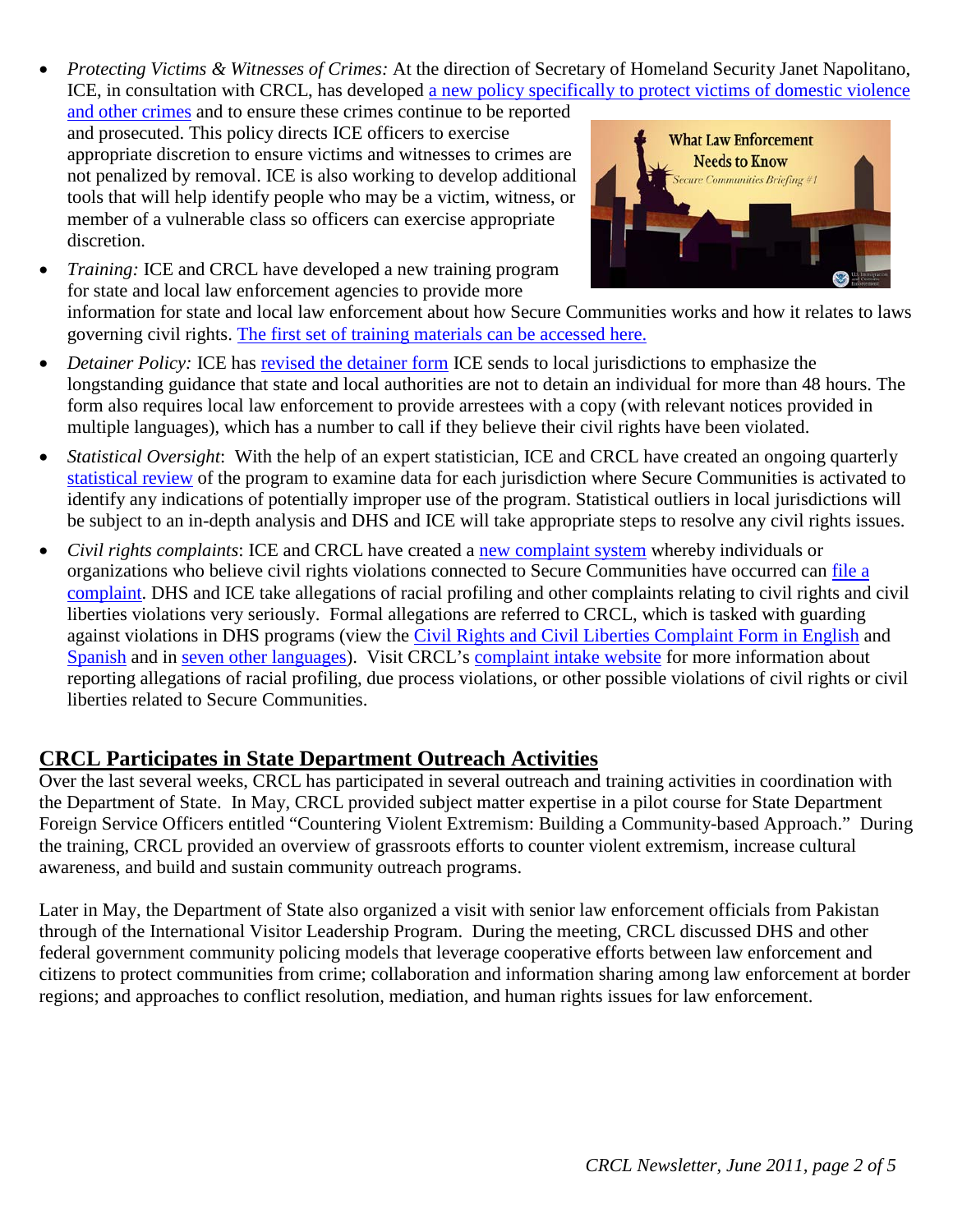## <span id="page-2-0"></span>**CRCL's Work Highlighted by the State Department**

*"When we talk about homeland security, what are we securing? If the idea of homeland security is that the American way of life can flourish, that includes civil rights and civil liberties." – CRCL Officer Margo Schlanger quoted in IIP Digital.* 



CRCL was recently featured in a [three-part series](http://iipdigital.usembassy.gov/st/english/article/2011/05/20110503141027kram8.182925e-02.html#axzz1PNP1kzPH) of articles in *[IIP Digital](http://iipdigital.usembassy.gov/iipdigital-en/index.html#axzz1PNP1kzPH)*, an online publication from the State Department's Bureau of International Information Programs. The first article of the series provides readers with a basic overview of CRCL's mission, programs, and the various trainings provided by CRCL to ensure the protection of civil rights and civil liberties. The second article highlights CRCL's community engagement efforts and the importance of building strong relationships with our nation's diverse communities. The third and final article of the series, soon to be published, will focus on CRCL's countering violent extremism (CVE) training for law enforcement officers. (More information on CRCL's CVE training in the entry below).

## <span id="page-2-1"></span>**CRCL Delivers Fusion Center and CVE Training**

In its efforts to increase cultural competency and awareness, CRCL offers training for officials operating in fusion centers and for law enforcement working to counter violent extremism (CVE). Both training courses underscore Secretary Napolitano's message that our homeland security efforts begin with hometown security.

CRCL developed CVE training in response to concerns from attendees at community roundtables. The training is offered to federal, state, and local law enforcement officials that serve diverse communities across the country. The eight-hour course covers key cultural and religious factors as well as guidance on effective community policing strategies without the use of ethnic profiling. In the first half of fiscal year 2011, CRCL staff trained 2,100 law enforcement officers in Alabama, California, Kentucky, Michigan, New York, Ohio, and Washington; CRCL plans to train at least 500 additional officers by the end of the year.

An eight-hour fusion center training course is also offered to State and Major Urban Area Fusion Centers. The course fulfills a Congressional mandate to ensure that privacy officers, intelligence analysts, and all other government officials working with fusion centers receive training on core civil rights and civil liberties issues. Participants receive guidance on intelligence product development, recognizing potential violations of First Amendment rights, and data security. DHS Privacy representatives also provide instruction on privacy protection in the Information Sharing Environment. CRCL staff will train officials from more than 30 fusion centers by the end of 2011. In addition, CRCL provides a train-the-trainer course for fusion center privacy officers, which equips them to facilitate the fusion center course to staff and officials in their centers. In 2010, CRCL trained the majority of fusion center privacy officers at regional fusion center conferences throughout the year, and plans to have all privacy officers trained by the end of 2011.

### <span id="page-2-2"></span>**DHS Issues Notice on Employment Authorization for Libyan F-1 Students**

On June 10, 2011, ICE published a notice in the Federal Register announcing the suspension of certain regulatory requirements for F-1 nonimmigrant students whose country of citizenship is Libya and who are experiencing severe economic hardship as a direct result of the civil unrest in Libya since February 2011.

DHS is taking action to provide relief to these F-1 students so they may obtain employment authorization, work an increased number of hours while school is in session, and reduce their course load while continuing to maintain their F-1 student status. A fact sheet regarding employment authorization eligibility for certain Libyan students is available by clicking [here.](http://www.ice.gov/news/library/factsheets/libyan-student-employment.htm)

In addition, USCIS regularly considers special situations such as disasters or civil unrest in adjudicating immigration benefits. Read more [here.](http://www.uscis.gov/portal/site/uscis/menuitem.eb1d4c2a3e5b9ac89243c6a7543f6d1a/?vgnextoid=f34d3e4d77d73210VgnVCM100000082ca60aRCRD&vgnextchannel=f34d3e4d77d73210VgnVCM100000082ca60aRCRD)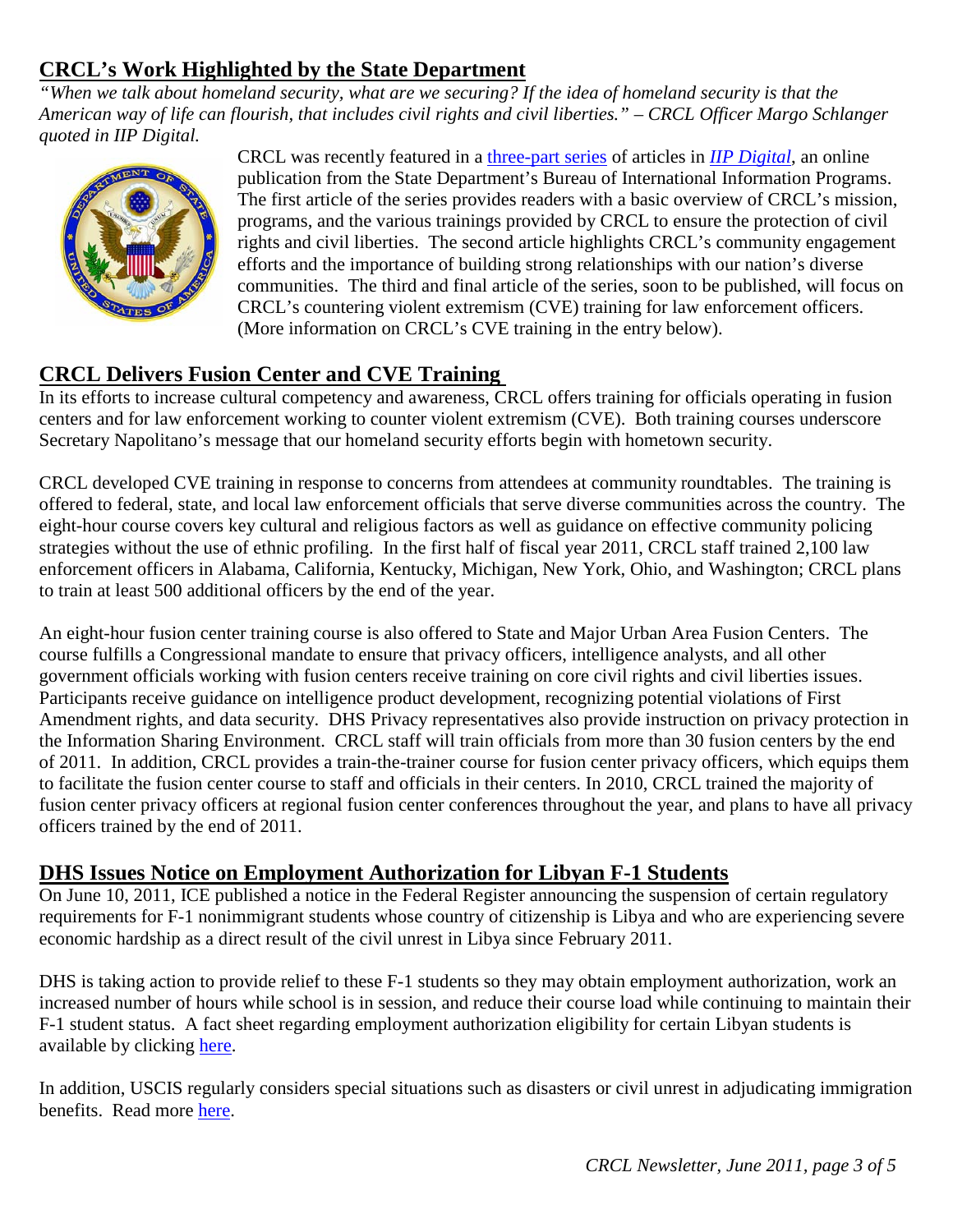## <span id="page-3-0"></span>**TSA Announces Guidelines For Building Animal Relief Areas Beyond Airport Checkpoints**

Air travelers with service animals sometimes face difficulty if they need to transfer planes, because service animal relief areas are outside airport secure perimeters. Waiting for an escort, walking to the relief area, and getting back through security and to the connecting plane can take more time than is available. To solve this problem, after coordination with CRCL, TSA's revised version of ["Recommended Security Guidelines for Airport Planning,](http://www.tsa.gov/assets/pdf/airport_security_design_guidelines.pdf)  [Design and Construction,](http://www.tsa.gov/assets/pdf/airport_security_design_guidelines.pdf)" makes clear that there is no security obstacle to establishing a service animal relief area inside airports' secure area. This is a necessary first step to solving the connecting flight problem for this group of travelers with disabilities.

## <span id="page-3-1"></span>**CRCL on the Road, June 2011**

#### *June 6-9 – Miami, Florida*

CRCL participated in a training offered to ICE employees by the Department of Justice, about Section 504 of the Rehabilitation Act.

#### *June 8 – Atlanta, Georgia*

CRCL conducted planning meetings to initiate a regular community engagement roundtable meeting.

#### *June 9 – Denver, Colorado*

CRCL convened its regular community engagement roundtable meeting.

## *June 9 – Minneapolis, Minnesota*

CRCL convened its regular community engagement roundtable meeting.

#### *June 9-10 – Detroit, Michigan*

CRCL participated in the Sovereign Challenge Conference hosted by the Department of Defense.

#### *June 11 – St. Paul, Minnesota*

CRCL co-hosted a Somali American Youth Summit with the St. Paul Police Department and the Somali Action Alliance.

#### *June 16 – Chicago, Illinois*

CRCL convened its regular community engagement roundtable meeting.

#### *June 20-23 – St. Louis, Missouri*

CRCL participated in the National Sheriff's Association meeting.

#### *June 21 – Los Angeles, California*

CRCL convened its regular community engagement roundtable meeting.

#### *June 21 – Los Angeles, California*

CRCL Officer Margo Schlanger and ICE Director John Morton discussed DHS Secure Communities initiatives with community groups, law enforcement, and local officials.

#### *June 22 – Orono, Maine*

CRCL convened a Somali community engagement roundtable meeting.

#### *June 23-26 – Los Angeles, California*

CRCL will participate in the North American South Asian Bar Association conference.

#### *June 24 – Miami, Florida*

CRCL Officer Margo Schlanger and ICE Executive Associate Director Gary Mead discussed DHS Secure Communities initiatives with community groups, law enforcement, and local officials.

#### *June 25 – Hamilton, New Jersey*

CRCL will participate in the "Securing our Communities" conference, hosted by the New Jersey Office of Homeland Security and Preparedness.

#### *June 27 – Houston, Texas*

CRCL, with ICE Deputy Director Kumar Kibble, will conduct outreach for the DHS Secure Communities program.

#### *June 27-July 2 – Columbus, Ohio*

CRCL will participate in the League of United Latin American Citizens annual convention.

#### *June 28 – Chicago, Illinois*

CRCL Officer Margo Schlanger and ICE Director John Morton discussed DHS Secure Communities initiatives with community groups, law enforcement, and local officials.

#### *June 30 – Atlanta, Georgia*

CRCL Officer Margo Schlanger and ICE Executive Associate Director Gary Mead discussed DHS Secure Communities initiatives with community groups, law enforcement, and local officials.